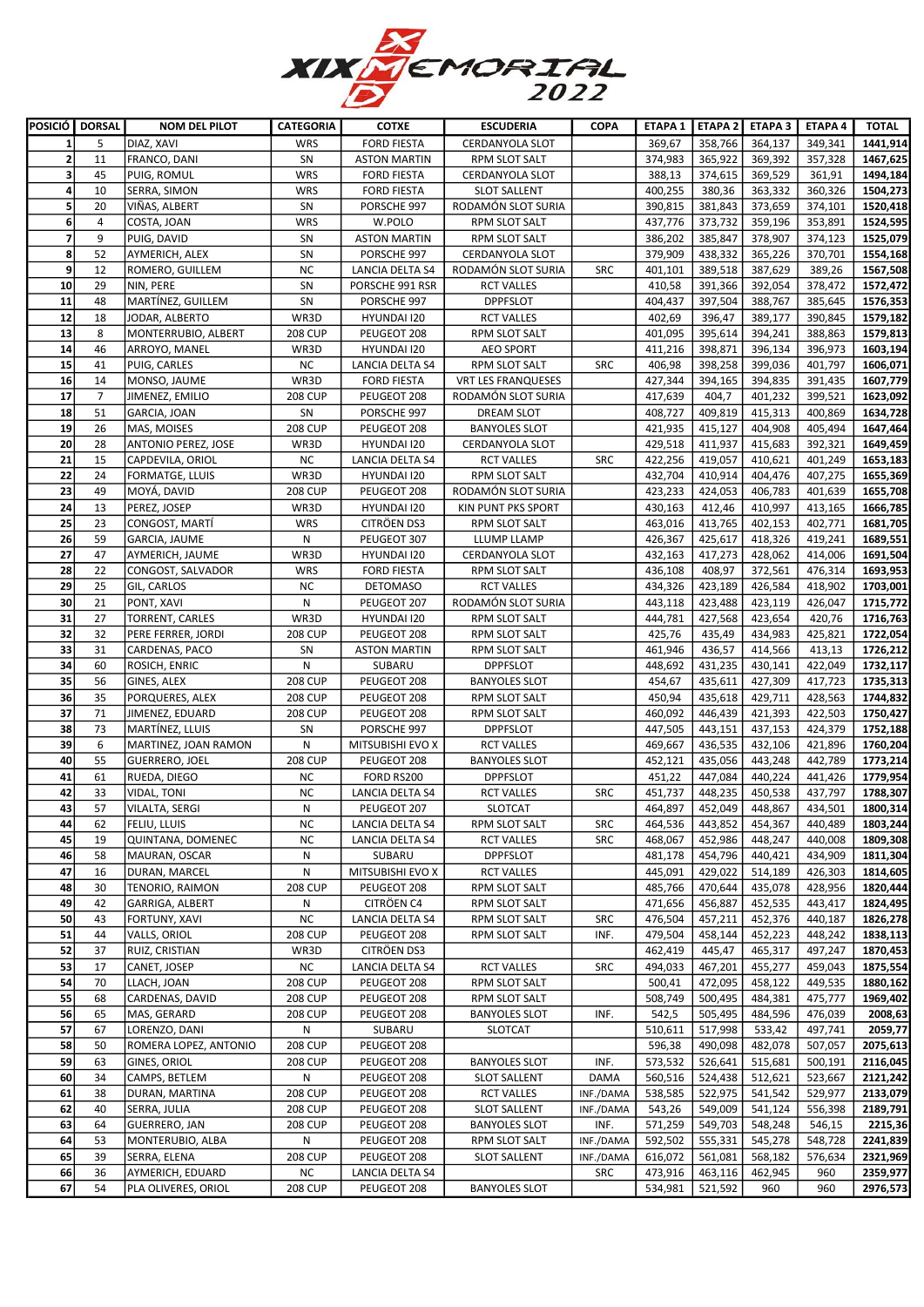

#### CATEGORIA:

### **WRS**

| POSICIÓ I | <b>DORSAL</b> | <b>NOM DEL PILOT</b> | <b>CATEGORIA</b> | <b>COTXE</b>       | <b>ESCUDERIA</b>       | <b>COPA</b> | <b>ETAPA 1</b> | <b>LETAPA 2</b> | <b>ETAPA 3</b> | <b>ETAPA4</b> | <b>TOTAL</b> |
|-----------|---------------|----------------------|------------------|--------------------|------------------------|-------------|----------------|-----------------|----------------|---------------|--------------|
|           |               | DIAZ. XAVI           | WRS              | <b>FORD FIESTA</b> | <b>CERDANYOLA SLOT</b> |             | 369,67         | 358.766         | 364.137        | 349.341       | 1441.914     |
|           | 45            | <b>PUIG. ROMUL</b>   | WRS              | <b>FORD FIESTA</b> | <b>CERDANYOLA SLOT</b> |             | 388,13         | 374.615         | 369.529        | 361,91        | 1494.184     |
|           | 10            | ISERRA. SIMON        | WRS              | <b>FORD FIESTA</b> | <b>SLOT SALLENT</b>    |             | 400.255        | 380.36          | 363.332        | 360.326       | 1504.273     |
|           |               | COSTA, JOAN          | WRS              | W.POLO             | <b>RPM SLOT SALT</b>   |             | 437.776        | 373.732         | 359.196        | 353.891       | 1524.595     |
|           | 23            | CONGOST. MARTÍ       | WRS              | CITRÖEN DS3        | <b>RPM SLOT SALT</b>   |             | 463.016        | 413.765         | 402.153        | 402,771       | 1681,705     |
|           | 22            | CONGOST, SALVADOR    | WRS              | <b>FORD FIESTA</b> | <b>RPM SLOT SALT</b>   |             | 436.108        | 408.97          | 372.561        | 476.314       | 1693.953     |

## WR3D

| <b>POSICIÓ</b> | <b>DORSAL</b> | <b>NOM DEL PILOT</b>       | <b>CATEGORIA</b> | <b>COTXE</b>       | <b>ESCUDERIA</b>          | <b>COPA</b> | <b>ETAPA 1</b> | <b>ETAPA 2</b> | <b>ETAPA3</b> | <b>ETAPA 4</b> | <b>TOTAL</b> |
|----------------|---------------|----------------------------|------------------|--------------------|---------------------------|-------------|----------------|----------------|---------------|----------------|--------------|
|                | 18            | JODAR. ALBERTO             | WR3D             | <b>HYUNDAI I20</b> | <b>RCT VALLES</b>         |             | 402,69         | 396.47         | 389,177       | 390.845        | 1579,182     |
|                | 46            | ARROYO, MANEL              | WR3D             | <b>HYUNDAI I20</b> | <b>AEO SPORT</b>          |             | 411,216        | 398,871        | 396,134       | 396,973        | 1603,194     |
|                | 14            | MONSO, JAUME               | WR3D             | <b>FORD FIESTA</b> | <b>VRT LES FRANQUESES</b> |             | 427,344        | 394,165        | 394,835       | 391,435        | 1607,779     |
|                | 28            | <b>ANTONIO PEREZ, JOSE</b> | WR3D             | <b>HYUNDAI I20</b> | CERDANYOLA SLOT           |             | 429,518        | 411,937        | 415,683       | 392,321        | 1649,459     |
|                | 24            | FORMATGE, LLUIS            | WR3D             | <b>HYUNDAI I20</b> | <b>RPM SLOT SALT</b>      |             | 432,704        | 410,914        | 404.476       | 407,275        | 1655,369     |
|                | 13            | PEREZ. JOSEP               | WR3D             | <b>HYUNDAI I20</b> | KIN PUNT PKS SPORT        |             | 430,163        | 412.46         | 410,997       | 413,165        | 1666,785     |
|                | 47            | AYMERICH, JAUME            | WR3D             | HYUNDAI 120        | CERDANYOLA SLOT           |             | 432,163        | 417,273        | 428,062       | 414,006        | 1691,504     |
|                | 27            | TORRENT, CARLES            | WR3D             | HYUNDAI 120        | <b>RPM SLOT SALT</b>      |             | 444,781        | 427,568        | 423,654       | 420,76         | 1716,763     |
|                | 37            | <b>RUIZ, CRISTIAN</b>      | WR3D             | CITRÖEN DS3        |                           |             | 462,419        | 445,47         | 465,317       | 497,247        | 1870,453     |

# SN

| POSICIÓ I DORSAL I | <b>NOM DEL PILOT</b>    | <b>CATEGORIA</b> | <b>COTXE</b>        | <b>ESCUDERIA</b>       | <b>COPA</b> | <b>ETAPA 1</b> | <b>ETAPA 2</b> | <b>ETAPA 3</b> | <b>ETAPA 4</b> | <b>TOTAL</b> |
|--------------------|-------------------------|------------------|---------------------|------------------------|-------------|----------------|----------------|----------------|----------------|--------------|
| 11                 | <b>IFRANCO, DANI</b>    | <b>SN</b>        | <b>ASTON MARTIN</b> | <b>RPM SLOT SALT</b>   |             | 374,983        | 365,922        | 369,392        | 357,328        | 1467,625     |
| 20                 | lviñas. Albert          | <b>SN</b>        | PORSCHE 997         | RODAMÓN SLOT SURIA     |             | 390,815        | 381,843        | 373,659        | 374,101        | 1520,418     |
|                    | <b>IPUIG. DAVID</b>     | <b>SN</b>        | <b>ASTON MARTIN</b> | <b>RPM SLOT SALT</b>   |             | 386,202        | 385,847        | 378,907        | 374,123        | 1525,079     |
| 52                 | AYMERICH, ALEX          | <b>SN</b>        | PORSCHE 997         | <b>CERDANYOLA SLOT</b> |             | 379,909        | 438,332        | 365,226        | 370,701        | 1554,168     |
| 29                 | ININ. PERE              | <b>SN</b>        | PORSCHE 991 RSR     | <b>RCT VALLES</b>      |             | 410,58         | 391,366        | 392,054        | 378,472        | 1572,472     |
| 48                 | MARTÍNEZ, GUILLEM       | <b>SN</b>        | PORSCHE 997         | <b>DPPFSLOT</b>        |             | 404,437        | 397,504        | 388,767        | 385,645        | 1576,353     |
| 51                 | GARCIA, JOAN            | SN               | PORSCHE 997         | <b>DREAM SLOT</b>      |             | 408,727        | 409,819        | 415,313        | 400,869        | 1634,728     |
| 31                 | ICARDENAS. PACO         | <b>SN</b>        | <b>ASTON MARTIN</b> | <b>RPM SLOT SALT</b>   |             | 461,946        | 436,57         | 414,566        | 413,13         | 1726,212     |
| 73                 | <b>IMARTÍNEZ. LLUIS</b> | SN               | PORSCHE 997         | <b>DPPFSLOT</b>        |             | 447,505        | 443,151        | 437,153        | 424,379        | 1752,188     |

### N

|      | POSICIÓ I DORSAL | <b>NOM DEL PILOT</b> | <b>CATEGORIA</b> | <b>COTXE</b>            | <b>ESCUDERIA</b>     | <b>COPA</b> | <b>ETAPA1</b> | <b>ETAPA 2</b> | <b>ETAPA3</b> | <b>ETAPA4</b> | <b>TOTAL</b> |
|------|------------------|----------------------|------------------|-------------------------|----------------------|-------------|---------------|----------------|---------------|---------------|--------------|
|      | 59               | <b>GARCIA, JAUME</b> | N                | PEUGEOT 307             | LLUMP LLAMP          |             | 426,367       | 425,617        | 418,326       | 419,241       | 1689,551     |
|      | 21               | <b>IPONT, XAVI</b>   | N                | PEUGEOT 207             | RODAMÓN SLOT SURIA   |             | 443,118       | 423,488        | 423,119       | 426,047       | 1715,772     |
|      | 60               | <b>ROSICH, ENRIC</b> | N                | SUBARU                  | <b>DPPFSLOT</b>      |             | 448,692       | 431,235        | 430.141       | 422,049       | 1732,117     |
|      |                  | MARTINEZ, JOAN RAMON | N                | <b>MITSUBISHI EVO X</b> | <b>RCT VALLES</b>    |             | 469,667       | 436,535        | 432,106       | 421,896       | 1760,204     |
|      | 57               | VILALTA, SERGI       | N                | PEUGEOT 207             | <b>SLOTCAT</b>       |             | 464,897       | 452.049        | 448.867       | 434,501       | 1800,314     |
|      | 58               | MAURAN, OSCAR        | N                | SUBARU                  | <b>DPPFSLOT</b>      |             | 481,178       | 454,796        | 440,421       | 434,909       | 1811,304     |
|      | 16               | DURAN, MARCEL        | N                | <b>MITSUBISHI EVO X</b> | <b>RCT VALLES</b>    |             | 445,091       | 429,022        | 514,189       | 426,303       | 1814,605     |
|      | 42               | IGARRIGA. ALBERT     | N                | CITRÖEN C4              | <b>RPM SLOT SALT</b> |             | 471.656       | 456,887        | 452.535       | 443.417       | 1824,495     |
|      | 67               | LORENZO, DANI        | N                | SUBARU                  | <b>SLOTCAT</b>       |             | 510,611       | 517,998        | 533,42        | 497.741       | 2059,77      |
| 10 l | 34               | <b>CAMPS, BETLEM</b> | N                | PEUGEOT 208             | <b>SLOT SALLENT</b>  | <b>DAMA</b> | 560,516       | 524,438        | 512,621       | 523,667       | 2121,242     |
| 11   | 53               | MONTERUBIO, ALBA     | N                | PEUGEOT 208             | <b>RPM SLOT SALT</b> | INF./DAMA   | 592,502       | 555,331        | 545,278       | 548,728       | 2241,839     |

# N-Classic

| POSICIÓ I       | <b>DORSAL</b> | <b>NOM DEL PILOT</b>      | <b>CATEGORIA</b> | <b>COTXE</b>           | <b>ESCUDERIA</b>     | <b>COPA</b> | <b>ETAPA1</b> | <b>ETAPA 2</b> | <b>ETAPA3</b> | <b>ETAPA4</b> | <b>TOTAL</b> |
|-----------------|---------------|---------------------------|------------------|------------------------|----------------------|-------------|---------------|----------------|---------------|---------------|--------------|
|                 | 12            | ROMERO, GUILLEM           | <b>NC</b>        | LANCIA DELTA S4        | RODAMÓN SLOT SURIA   | <b>SRC</b>  | 401,101       | 389,518        | 387,629       | 389,26        | 1567,508     |
|                 | 41            | PUIG. CARLES              | <b>NC</b>        | LANCIA DELTA S4        | <b>RPM SLOT SALT</b> | <b>SRC</b>  | 406,98        | 398,258        | 399.036       | 401.797       | 1606,071     |
|                 | 15            | CAPDEVILA, ORIOL          | <b>NC</b>        | <b>LANCIA DELTA S4</b> | <b>RCT VALLES</b>    | <b>SRC</b>  | 422,256       | 419,057        | 410.621       | 401,249       | 1653,183     |
|                 | 25            | <b>IGIL. CARLOS</b>       | <b>NC</b>        | <b>DETOMASO</b>        | <b>RCT VALLES</b>    |             | 434,326       | 423,189        | 426.584       | 418.902       | 1703,001     |
|                 | 61            | RUEDA, DIEGO              | <b>NC</b>        | FORD RS200             | <b>DPPFSLOT</b>      |             | 451,22        | 447.084        | 440.224       | 441,426       | 1779,954     |
|                 | 33            | VIDAL. TONI               | <b>NC</b>        | <b>LANCIA DELTA S4</b> | <b>RCT VALLES</b>    | <b>SRC</b>  | 451.737       | 448,235        | 450.538       | 437,797       | 1788,307     |
|                 | 62            | lfeliu. Lluis             | <b>NC</b>        | <b>LANCIA DELTA S4</b> | <b>RPM SLOT SALT</b> | <b>SRC</b>  | 464.536       | 443.852        | 454.367       | 440.489       | 1803,244     |
|                 | 19            | <b>JOUINTANA, DOMENEC</b> | <b>NC</b>        | LANCIA DELTA S4        | <b>RCT VALLES</b>    | <b>SRC</b>  | 468.067       | 452.986        | 448.247       | 440.008       | 1809,308     |
|                 | 43            | FORTUNY. XAVI             | <b>NC</b>        | <b>LANCIA DELTA S4</b> | <b>RPM SLOT SALT</b> | <b>SRC</b>  | 476,504       | 457,211        | 452,376       | 440.187       | 1826,278     |
| 10 <sup>1</sup> | 17            | <b>CANET. JOSEP</b>       | <b>NC</b>        | <b>LANCIA DELTA S4</b> | <b>RCT VALLES</b>    | <b>SRC</b>  | 494,033       | 467,201        | 455.277       | 459.043       | 1875,554     |
| 11              | 36            | AYMERICH, EDUARD          | <b>NC</b>        | <b>LANCIA DELTA S4</b> |                      | <b>SRC</b>  | 473,916       | 463,116        | 462,945       | 960           | 2359,977     |